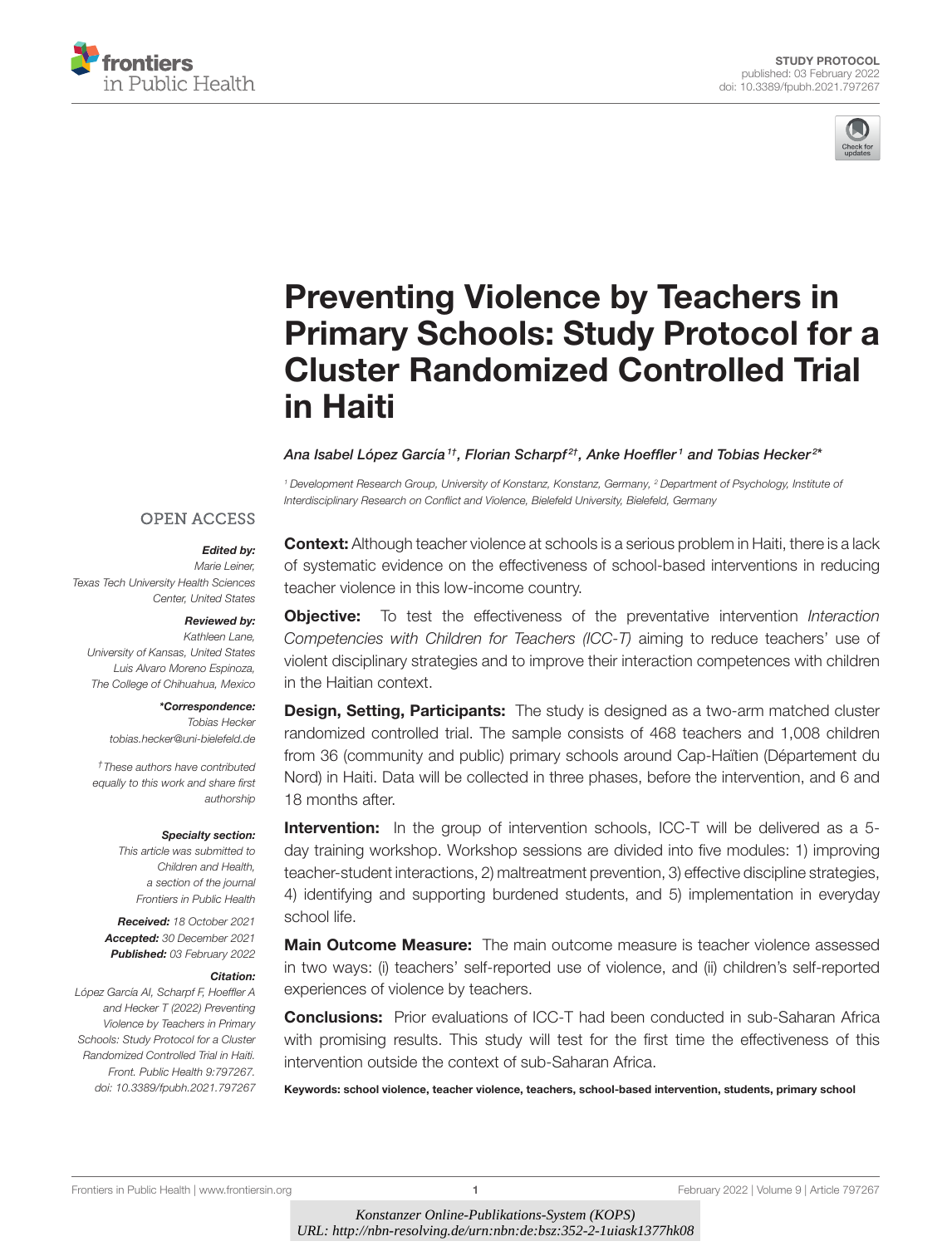# INTRODUCTION

Corporal punishment is still a widespread phenomenon in schools worldwide, particularly in low-income countries [\(1\)](#page-8-0). This practice consists of the use of physical force inflicted by teachers with the purpose of correcting a child's behavior and may include beatings with the use of hands or objects, such as a cane or stick, shaking, pinching or kicking students or forcing them to adopt painful bodily postures for a long time [\(2,](#page-8-1) [3\)](#page-8-2). Research from around the world shows that corporal punishment can have negative and long-lasting repercussions on children's physical and emotional well-being [\(4,](#page-8-3) [5\)](#page-8-4). In schools, corporal punishment has been related to decreased school performance and higher dropout rates [\(2\)](#page-8-1). Despite having received less empirical attention, emotional violence by teachers, including practices such as belittling, ignoring and humiliating students, has also been related to increased levels of students' mental health problems and academic deficits [\(6–](#page-8-5)[8\)](#page-8-6). Through their effects at the individual level, disciplinary violence can hinder development at the country level [\(9\)](#page-8-7). This is recognized in the United Nations' (UN) Development Agenda 2030, aiming to end all forms of violence against children as one of the UN's Sustainable Development Goals (SDG 16.2). Assessing the magnitude of teacher violence and devising effective prevention strategies is therefore an important step to promote development in low-income countries. The country of Haiti, ranking at 170 out of 189 countries in the Human Development Index, provides an appropriate setting to investigate the effects of reducing violence at school on children's well-being and psychosocial functioning.

Although Haiti has made significant progress in both getting children into school and addressing teacher absenteeism in recent years, school performance remains very poor<sup>[1](#page-1-0)</sup>. Among the many obstacles that Haitian children face is violent discipline, despite increased efforts of the country to protect children in the past decades. In 1995, Haiti signed the Convention on the Rights of the Child, which protects children against all forms of violence (Art. 19). Corporal punishment of children at both home and schools is explicitly forbidden by the Law Against Corporal Punishment of Children (2001) [\(10\)](#page-9-0). Accordingly, any person or authority who violates the physical integrity of a child will be dismissed and prosecuted under the Penal Code. If the offender is an institution—such as a school—its premises shall be closed. This law demands schools to establish a code of conduct to monitor and sanction offenders.

However, corporal punishment is still regularly practiced at both home and schools. The 2012 Violence Against Children (VAC) survey reveals that 67% of Haitian adolescents and young adults aged between 13 and 24 have experienced physical violence during childhood by a family member/caregiver or public authority figure [\(11\)](#page-9-1). Of these, the most common perpetrators of disciplinary violence were mothers (47%) and fathers (40%), followed by aunts and uncles. Among public authority figures, the primary perpetrators are teachers [\(11\)](#page-9-1). In an unpublished pilot feasibility study of the proposed intervention, Haitian primary school teachers named yelling at and insulting students, caning them, forcing them to kneel down or standing at the wall for a period of time as well as expelling them from the classroom as most common discipline methods at their schools.

Research suggests that those who extensively use corporal punishment as a disciplinary strategy do not tend to perceive it as a form of physical abuse, may be unaware of the negative consequences of this violence, and often lack the skills necessary to manage children's misbehavior in a non-violent way [\(12\)](#page-9-2). In Haiti, nearly one-third of household heads believe that violence is necessary to educate children<sup>[2](#page-1-1)</sup>. A study conducted in 39 primary schools in Haiti's Nord-Est department found that school principals view violence as a necessary tool to maintain discipline [\(13\)](#page-9-3). Moreover, media accounts show that most parents in Haiti regard schools using disciplinary violence as rigorous and serious institutions<sup>[3](#page-1-2)</sup>.

Another reason why corporal punishment at schools is so prevalent has to do with the lack of capacity of the Haitian state to train and monitor schools and teachers [\(14\)](#page-9-4). Haiti has suffered a devastating earthquake in 2010, and more recently one in 2021. This is important since evidence shows that violence against children can intensify after disaster settings and situations of unrest or conflict [\(15–](#page-9-5)[17\)](#page-9-6). Eleven years after the earthquake, the need for schooling is still dire. Presently, there are no rules (at least not enforced) for opening a school or becoming a teacher in Haiti. In Haiti, 80% of primary schools are non-state schools (and three quarter of them operate without a license of the Ministry of Education)<sup>[4](#page-1-3)</sup>. Furthermore, only 20% of primary school teachers receive formal basic pedagogical training<sup>[5](#page-1-4)</sup>.

Although school violence has been banned in Haiti, teachers lack training in alternative disciplinary strategies. A survey of 30 teachers in four primary schools in the capital Port-au-Prince showed that most of them rejected the use of violence. They resort to it mainly because violence is allowed or encouraged at schools [\(18\)](#page-9-7). Media reports also confirm that teachers resort to violence upon the instructions of school principals and/or the consent of parents<sup>[6](#page-1-5)</sup>. Providing alternatives and changing beliefs around violent discipline in schools can thus be an important step toward development in this country.

<span id="page-1-0"></span><sup>&</sup>lt;sup>1</sup>Ministry of National Education and Vocational Training (2015-2016). Résultats du recensement scolaire 2015-2016. [https://fne.gouv.ht/wp-content/uploads/](https://fne.gouv.ht/wp-content/uploads/2020/02/rapport_recensement_scolaire00_25_05_17_vf.pdf) [2020/02/rapport\\_recensement\\_scolaire00\\_25\\_05\\_17\\_vf.pdf.](https://fne.gouv.ht/wp-content/uploads/2020/02/rapport_recensement_scolaire00_25_05_17_vf.pdf)

<span id="page-1-1"></span><sup>2</sup>Demographic and Health Surveys (2016). Enquête Mortalité, Morbidité et Utilisation des Services EMMUS-V / EMMUS VI. Ministère de la Santé Publique et de la Population. [https://www.mspp.gouv.ht/site/downloads/EMMUS%20V](https://www.mspp.gouv.ht/site/downloads/EMMUS%20V%20web.pdf) [%20web.pdf.](https://www.mspp.gouv.ht/site/downloads/EMMUS%20V%20web.pdf)

<span id="page-1-2"></span><sup>3</sup>HPN Societe andCulture (2013). "Haïti-Éducation: Les châtiments corporels à l'école, l'autre problème du système". HPN Societe & Culture. [http://www.](http://www.hpnhaiti.com/site/index.php/societe/9688-haiti-education-les-chatiments-corporels-a-lecoles-lautre-probleme-du-systeme) [hpnhaiti.com/site/index.php/societe/9688-haiti-education-les-chatiments](http://www.hpnhaiti.com/site/index.php/societe/9688-haiti-education-les-chatiments-corporels-a-lecoles-lautre-probleme-du-systeme)[corporels-a-lecoles-lautre-probleme-du-systeme.](http://www.hpnhaiti.com/site/index.php/societe/9688-haiti-education-les-chatiments-corporels-a-lecoles-lautre-probleme-du-systeme)

<span id="page-1-3"></span><sup>4</sup>United Nations Development Programme (2014). "Millenium Development Goals – Country Report Haiti 2013." United Nations. [http://www.latinamerica.](http://www.latinamerica.undp.org/content/rblac/en/home/library/mdg/HaitiMDGReport2013.html) [undp.org/content/rblac/en/home/library/mdg/HaitiMDGReport2013.html.](http://www.latinamerica.undp.org/content/rblac/en/home/library/mdg/HaitiMDGReport2013.html)

<span id="page-1-4"></span><sup>5</sup>Haiti's Ministry of National Education and Vocational Training (2017). "Politique nationale de formation des Personnels d'enseignement et d'encadrement (PNF/PEE) Plan de mise en œuvre" République d'Haïti. [http://50.21.183.214/](http://50.21.183.214/assets/strategiepays/412.pdf) [assets/strategiepays/412.pdf.](http://50.21.183.214/assets/strategiepays/412.pdf)

<span id="page-1-5"></span><sup>6</sup>Louis (2019). Fessée, Rigwaz et matinèt... que dit la loi en Haïtiè Ayibopost. [https://ayibopost.com/fessee-rigwaz-et-matinet-que-dit-la-loi-en-haiti/.](https://ayibopost.com/fessee-rigwaz-et-matinet-que-dit-la-loi-en-haiti/)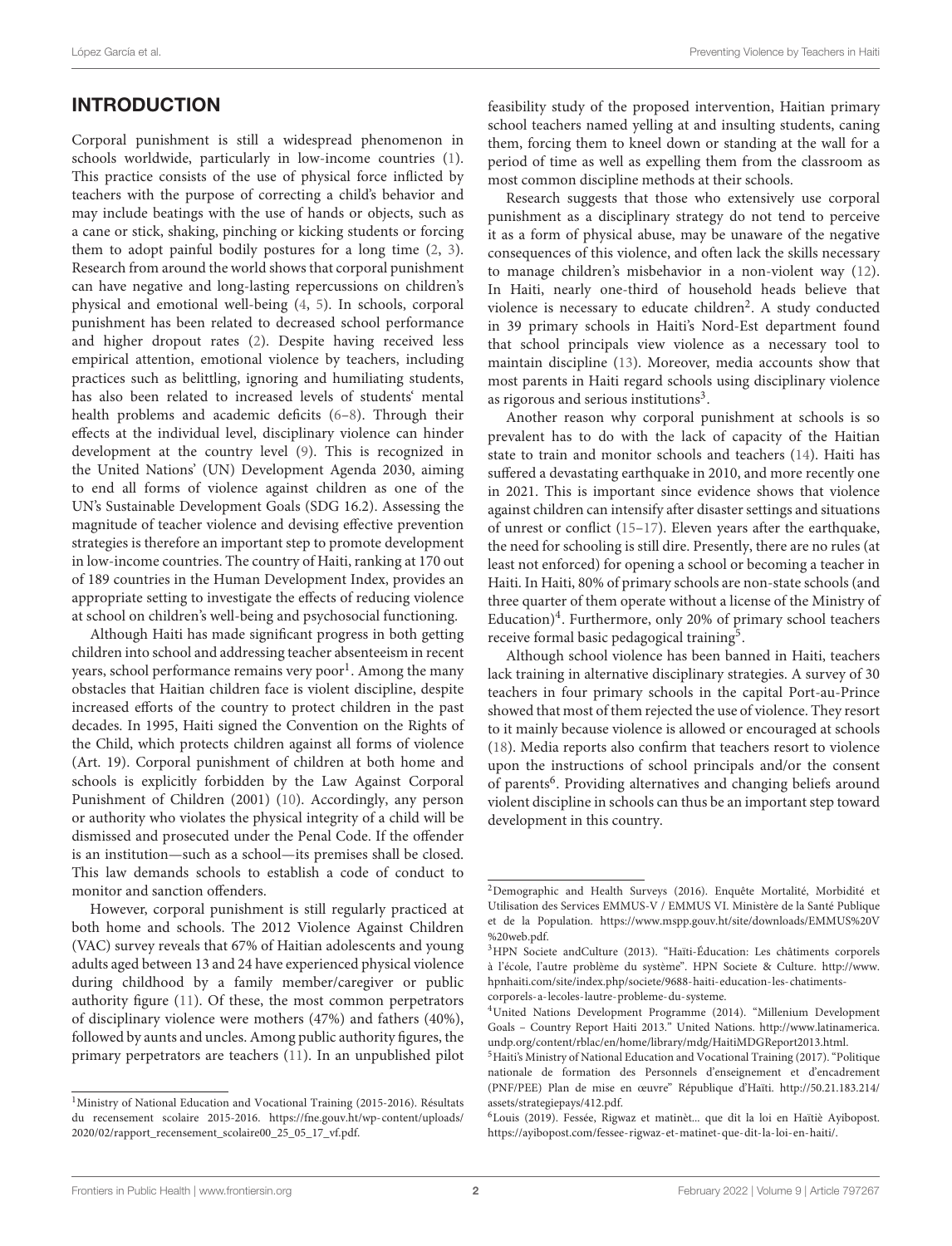A few interventions focusing on cultivating teachers' use of non-violent disciplinary strategies have shown to be effective in reducing the prevalence of corporal punishment at primary schools in low- and middle-income countries, including the Good School Kit in Uganda [\(9\)](#page-8-7) and the Irie Classroom Toolbox in Jamaica [\(19\)](#page-9-8). Currently, there is only one evaluated intervention focusing both on changing attitudes toward violence and on providing non-violent disciplinary methods, namely Interaction Competencies with Children—for Teachers (ICC-T) [\(3,](#page-8-2) [20,](#page-9-9) [21\)](#page-9-10). Although violent discipline at schools is a serious problem in Haiti, we lack systematic evidence on the effectiveness of schoolbased interventions in reducing teacher violence in this lowincome country.

The purpose of this study is to evaluate the effectiveness of ICC-T in reducing teacher violence in Haitian primary schools through a two-arm matched cluster-randomized controlled trial (CRCT). In this study, violence by teachers refers to acts of both physical and emotional violence. Prior CRCTs of this intervention had already been undertaken in Tanzania and Uganda [\(3,](#page-8-2) [20,](#page-9-9) [21\)](#page-9-10). Results suggest that ICC-T is a successful strategy to reduce violence by teachers and improve teacher-child relationships. While promising, the effectiveness of ICC-T in other low-income countries outside sub-Saharan Africa has not been tested yet. The proposed study will thus be the first CRCT testing ICC-T in the Western Hemisphere.

# METHODS AND ANALYSIS

### Study Design and Sampling

The study is designed as a two-arm matched cluster-randomized controlled trial. It will be based on (at least) 36 primary schools from six of the overall 19 communes in the Départment du Nord in Haiti. For logistical reasons, this study will focus on the six communes in which all schools are reachable within 2 h drive from Cap-Haïtien, the capital of the Départment du Nord: Cap-Haïtien, Quartier-Morin, Limonade, Acul-du-Nord, Plainedu-Nord and Milot. As there are only few schools in the commune Quartier-Morin, the schools in this commune will be combined with those schools in the two neighboring communes Dondon and Grande-Rivière-du-Nord that are reachable from Cap-Haïtien within 2 h. Three data collection phases will be undertaken: a baseline (pre-) assessment before the intervention  $(t_0)$ , a first follow-up assessment ∼6 months after the intervention  $(t_1)$  and a second follow-up 18 months after the intervention  $(t_2)$ . The study flowchart is displayed in **[Figure 1](#page-3-0)**, while the timeline is shown in **[Figure 2](#page-4-0)**. The estimated total costs of the project amount to US \$ 220,000.

# Power Calculation

We conducted an *a priori* power analyses to determine the number of clusters (schools) for the trial as well as the number of participants (students and teachers) per cluster. Following a previous trial of ICC-T at Tanzanian secondary schools [\(21\)](#page-9-10), we expected moderate ( $\delta = 0.25$ ) and large effects ( $\delta = 0.35$ ) on student-reported and teacher-reported violence by teachers, respectively. Based on previous and ongoing trials of ICC-T [\(3,](#page-8-2) [20,](#page-9-9) [21\)](#page-9-10), we expected an intra-class correlation coefficient (ICC) of 0.03 and 0.05 for student- and teacher-reported violence, respectively. Moreover, the covariance between baseline and follow-up scores of violence at the school level was  $r = 0.30$ . Given all specified parameters ( $\alpha = 0.05$ ; power = 0.80; effect size students:  $\delta = 0.25$ , effect size teachers:  $\delta = 0.35$ ; ICC students = 0.03, ICC teacher = 0.03;  $R = 0.30$ ), no drop out at the schoollevel and an estimated dropout rate of 30% for teachers and 25% for students, in total 36 schools with 28 students and 13 teachers per school are required to detect the expected effects. The total sample size is therefore at least  $n = 1,008$  children and  $n =$ 468 teachers.

### **Schools**

Selected schools must meet the following inclusion criteria: (1) teachers should not have received any training on violence prevention in the past; (2) the school should be a community or public mixed-gender school; (3) the school should have at least 13 teachers and at least 40 children in the 4th class of primary school (see power calculation above). In case of fewer than 13 teachers or fewer than 40 students in the relevant grade, the selected school will be combined with a neighboring school (within 15 km) into a school cluster. Schools that meet these criteria will be listed in alphabetical order and a random selection of six schools/school clusters in each of the six communes of Haiti's Département du Nord will be executed using [http://www.random.org.](http://www.random.org) In each commune, three schools or school clusters will be allocated to the treatment group (i.e., teachers will receive the ICC-T sessions), and the other three schools or school clusters into the control group (i.e., teachers will not receive the ICC-T sessions) after baseline assessment. All random selections and allocations will be performed by independent research staff.

# Participants

All children enrolled in grade 4, i.e., about 9 to 11 years of age, are eligible for participation. This grade is selected because of children's ability to comprehend the questionnaire items and their availability during follow-up assessment (children should not have made the transition to secondary school before the 2nd follow-up assessment is completed). To account for a lower response rate, 40 students in grade 4 will be stratified by gender and then randomly selected. Although our target sample is of at least 13 teachers per school, all teachers in the selected schools will be included in the study sample. Both children and teachers will be assessed at pre-assessment (baseline) and the two followup assessments, 6 months, and 18 months after the interventions.

# Assessment Procedures

As part of the recruitment process, the implementing partner— P4H Global, a Haitian NGO providing training programs to teachers in Haiti—will visit the selected 36 schools to advertise the study, meeting first with the school principals. These visits serve to check the inclusion criteria for schools and to ensure the willingness of principals to participate in the study.

The local partner will shortly return to schools to register and enroll the teachers and the children. To ensure common and clear understanding of the relevant details of the study, the local partner will provide information to selected students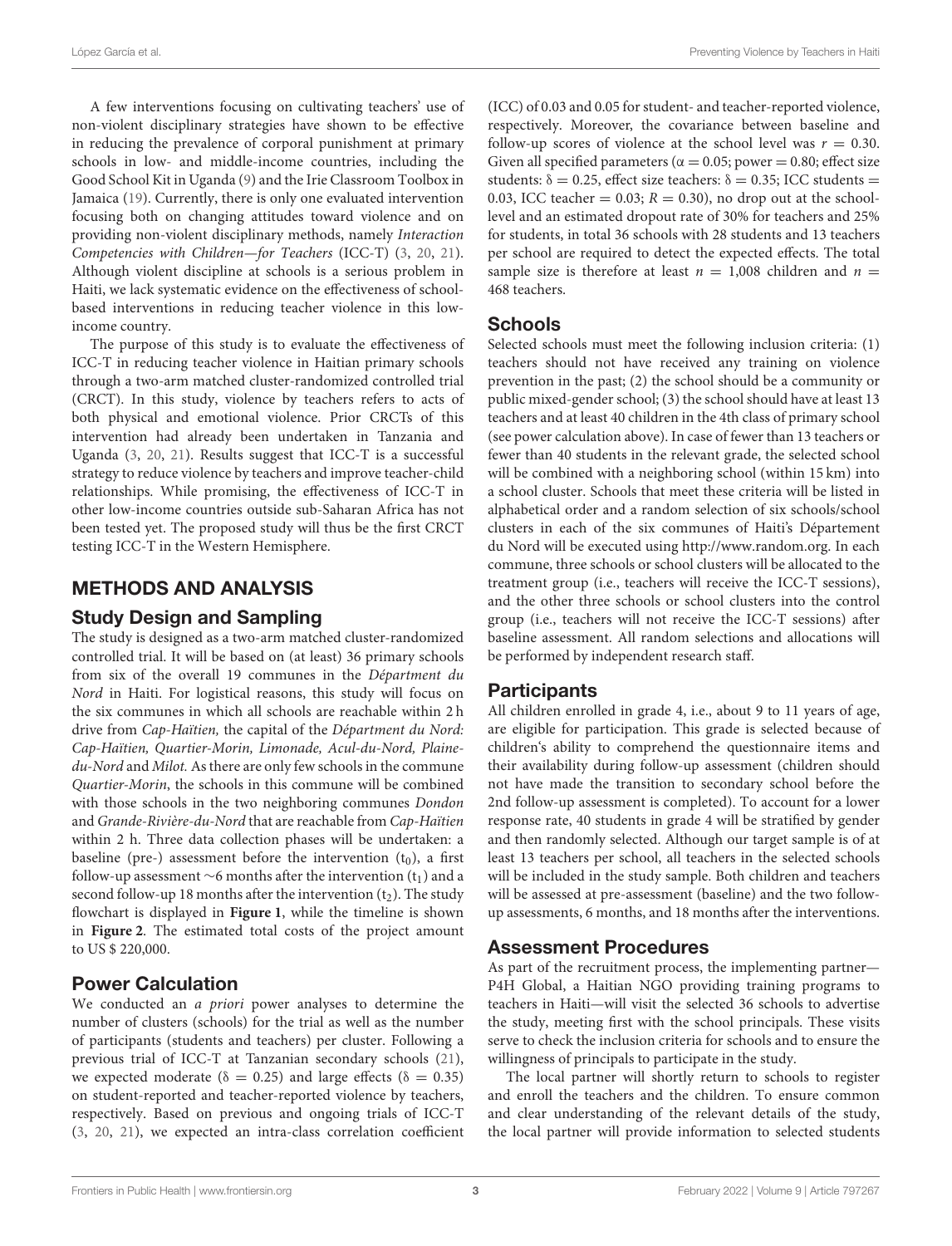

<span id="page-3-0"></span>and voluntarily participating teachers in a formal information session. Parental informed consent will be sought for each selected student through information sessions for parents at the school or through letters sent out to parents. After baseline, schools will be allocated into treatment and control groups, and the program will be delivered to those in the treatment group after the baseline (pre-) assessment is completed.

Data will be collected from both control and treatment schools. Both teachers and children will be surveyed. Data collection will take place in three stages: (i)  $t_0$ , at baseline – before the intervention;  $t_1$ , 6 months after the intervention; and  $t<sub>2</sub>$ , 18 months after the intervention. Each data collection phase will take approximately two and a half months. Data will be collected using tablet-based surveys and the software Survey-togo [\(22\)](#page-9-11). Since floor effects were detected in the feasibility study, surveys will not be self-administered but conducted as interviews in Haitian Creole. A team of enumerators (external to the local partner facilitators so that results are not contaminated) will be trained in the use of this survey methodology and the collection of data. The local partner leadership will recruit and supervise the enumerators, who will be trained prior to the implementation of the program by the research team. Enumerators should be native Haitians, fluent in both English and Haitian Creole and ideally have a background in psychology, pedagogy, education, or related disciplines. The local partner and the research team will provide onsite supervision structure to this team of enumerators through the duration of the study. Enumerators will be blind regarding the allocation of the schools.

Children whose parents provided informed consent and who themselves consented to participate will be interviewed by the enumerators within the school premises. To guarantee privacy, the children will be seated in such a way that no one can hear how they answer to the questions. Teachers who agree to participate and provide informed consent will be interviewed during breaks between school lessons (or after work at school). When acquiring participants' informed consent, enumerators emphasize that participants can withdraw from the study at any time without any negative consequences and that, if they decide to do so, they can object to the use of their previously collected data. Interviews will take (on average) 45 min for teachers and 60 min for children at baseline and at the follow-up assessments. In addition, children will participate in a standardized numeracy and literacy testing and a cognitive assessment at each time point.

### Intervention Description

In the treatment condition, ICC-T will be delivered as a 5 day training workshop (9 h per day). Drawing on attachment, behavioral and social learning theories, ICC-T provides teachers with practical information and tools to prevent the use of violent disciplinary strategies in class and to improve their interaction competencies with children. Workshop sessions are divided into five modules [\(12\)](#page-9-2): (1) improving teacher-student interactions, (2) maltreatment prevention, (3) effective discipline strategies, (4) identifying and supporting burdened students, and (5) implementation of ICC-T components in everyday school life. Sessions about teacher-student interactions aim to increase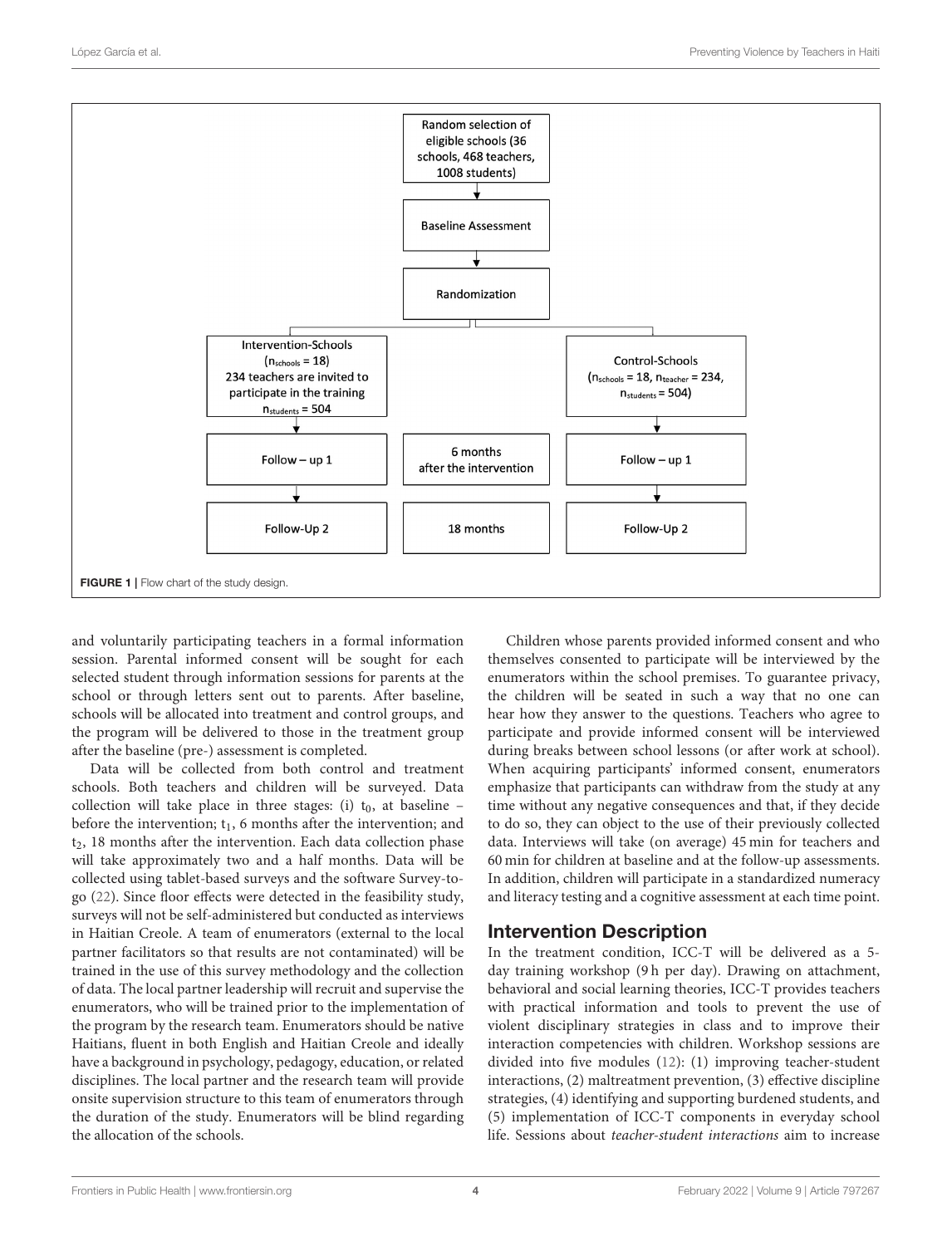|                                                                                                                            | <b>STUDY PERIOD</b>              |                                 |                                                         |                     |
|----------------------------------------------------------------------------------------------------------------------------|----------------------------------|---------------------------------|---------------------------------------------------------|---------------------|
|                                                                                                                            | Pre-assessment                   | Intervention                    | Follow-up 1                                             | Follow-up 2         |
| <b>TIMEPOINT**</b>                                                                                                         | to(November 2021<br>-April 2022) | <b>April 2022</b><br>- May 2022 | $t_1$ (October 2022<br>-December 2022) - December 2023) | $t_2$ (October 2023 |
| Allocation (after pre-<br>assessment)                                                                                      | X                                |                                 |                                                         |                     |
| <b>ICC-T training</b>                                                                                                      |                                  | X                               |                                                         |                     |
| <b>Primary outcome</b><br>Violence by teachers<br>(Conflict Tactic Scale)                                                  | X                                |                                 | X                                                       | X                   |
| <b>Secondary outcomes</b><br>Teachers' attitudes<br>towards violence<br>(Modified Conflict Tactic<br>Scale)                | $\pmb{\times}$                   |                                 | X                                                       | $\mathsf X$         |
| Students' emotional and<br>behavioral problems<br>(Pediatric Symptoms<br>Checklist                                         | $\pmb{\times}$                   |                                 | X                                                       | $\mathsf X$         |
| Students' wellbeing<br>(KIDSCREEN-10)                                                                                      | $\mathsf X$                      |                                 | X                                                       | X                   |
| Students' cognitive<br>functioning (app-based<br>tasks)                                                                    | X                                |                                 | X                                                       | X                   |
| Other pre-specified<br>outcome measures<br>Students' academic<br>performance<br>(standardized tests and<br>school records) | X                                |                                 | X                                                       | X                   |
| Peer violence<br>(Multidimensional Peer<br>Victimization Scale)                                                            | $\boldsymbol{\mathsf{X}}$        |                                 | X                                                       | X                   |
| Students' social<br>competence<br>(Social Cognitive Map<br>Technique, PROMIS<br>peer relationship scale)                   | $\pmb{\times}$                   |                                 | X                                                       | $\mathsf X$         |

<span id="page-4-0"></span>teachers' understanding of children's behavior, raise awareness of their responsibility of being a role model for students and foster positive teacher-student communication and interaction. Sessions on maltreatment prevention aim to raise awareness of the negative consequences of violent discipline for children's well-being. Teachers are encouraged to reflect on their own experiences of violent discipline as a child and to connect their own experiences and feelings to their current discipling behavior and its consequences. Sessions on effective discipline strategies aim to equip teachers with practical tools on how to maintain and reinforce desired behaviors of students and how to change misbehavior. The sessions on identifying and supporting

burdened students aim to raise teachers' awareness of common internalizing and externalizing problems of children and to provide strategies how to support children with these problems in the school context. Finally, in the sessions on implementation teachers are encouraged to devise ways of how they can apply the ICC-T components in everyday school life and to create long-term support strategies to promote the sustainability of the intervention content.

Throughout the ICC-T sessions, teachers are invited to participate actively and think about how they can implement the workshop's components and acquired skills in their daily work. To create a trusting and open environment, participants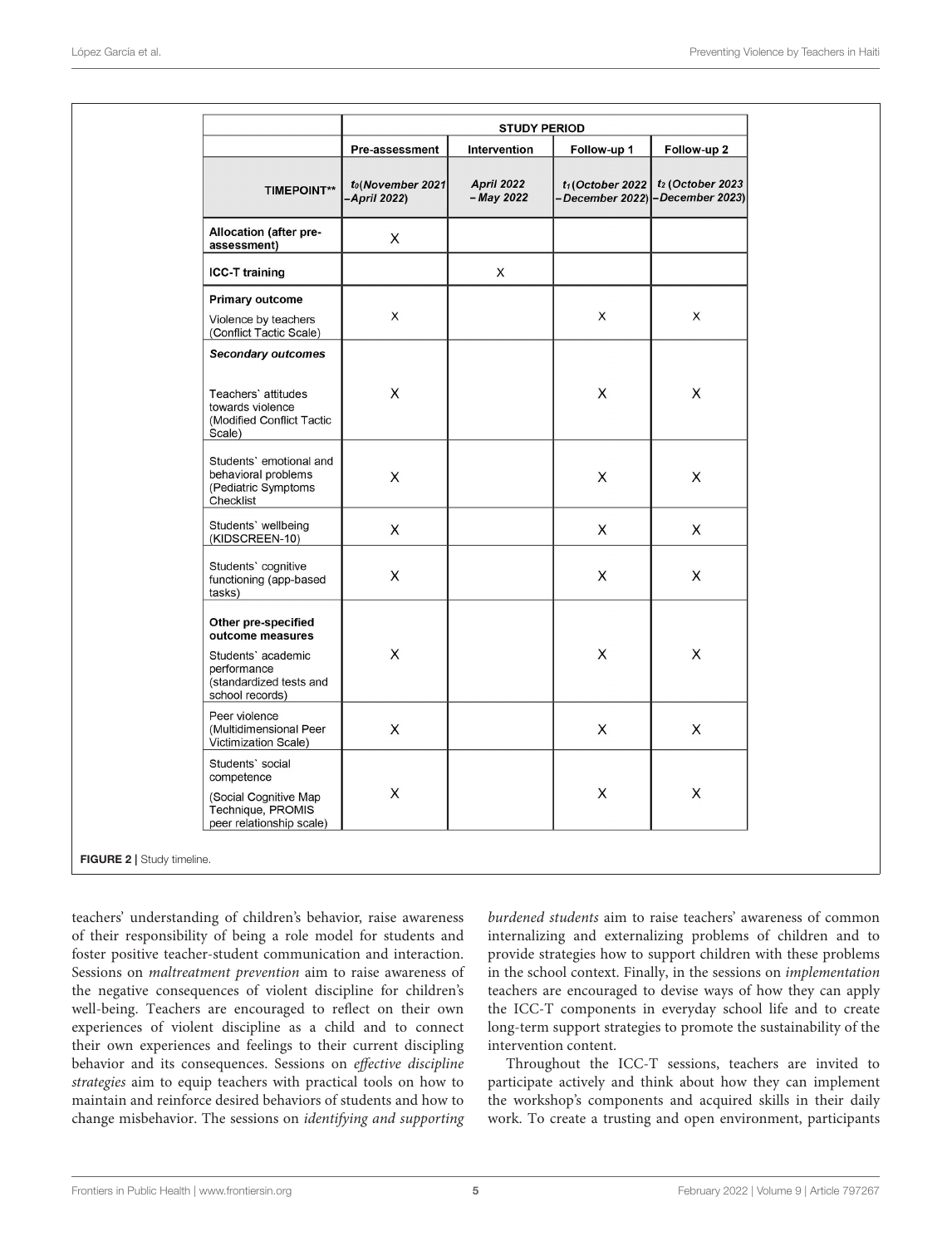are encouraged to discuss openly about their work problems, needs, and prior experiences with violent discipline. To promote sustainability, the workshop includes exercises for practicing, reinforcing, and repeating the workshop's content, activities that promote teachers' self-reflection about their own behavior, teambuilding measures as well as the organization of a peer consulting system in schools.

### Intervention Procedures

Each ICC-T training workshop will be delivered by two main facilitators with the assistance of one assistant facilitator. All facilitators are trained Haitian teachers, education specialists, and psychologists. They had already been certified by the research team as ICC-T facilitators. They will receive a series of refreshing training sessions from the research team before the delivery of the ICC-T to treatment-condition schools. All the materials for conducting the ICC-T sessions will be available in Haitian Creole, similarly all the presentations and discussion meetings during the workshop will be held in this language.

The ICC-T training workshop will be scheduled by our local partner, P4H Global, according to the current school calendar so that teachers have time to attend the 5 days of the workshop. All teachers who are employed at the treatment schools will be eligible to participate in the training. Participation in the training will be voluntary and free of charge. The local partner will provide food and beverages to participants as well as transport compensation (6 USD per person). Prior to their participation in the training, teachers will be given introductory (consent) forms, informing them of the voluntary nature of their participation as well as their right to withdraw from the training at any point. Teachers who have agreed to participate will sign the training informed consent form. The research team will ensure that the information shared during the workshop sessions remains confidential. No personal information will be disclosed to external sources.

Of the at least 36 schools that will participate in the study, the local partner will deliver the ICC-T program to half of the schools (at least 18). Workshop sessions will take place in 2 rounds. In the first round, at least 10 schools (about 130 teachers) will be trained. In the second round, at least 8 schools (about 104 teachers) will be trained. Each round of trainings will consist of five ICC-T trainings taking place in different locations. A total of 9 workshops (2–3 schools per workshop, maximum 30 participants per workshop) will be delivered by the local partner's trained staff. As one workshop takes 5 days and multiple workshops can be delivered by the local partner at the same time, all workshops can be delivered within a time window of about 1 month.

Treatment fidelity will be monitored in several ways. First, both facilitators will fill out a short purpose-built questionnaire after each session including items on the session's duration, applied methods, and perceived uptake of the session content by participants as well as a checklist on possible deviations from the intervention manual and didactical aspects. Second, at the end of each workshop day, four randomly selected participants will be asked to fill out a purpose-built questionnaire on their perceived understanding of that day's training content and the helpfulness of the applied methods in delivering the content. Third, all participants will be asked to evaluate the training contents and methods using a purpose-built questionnaire at the end of the workshop. Fourth, two independent raters will evaluate video and audio recordings of pre-determined sequences of ∼10 min to determine whether intervention workshops were implemented in line with the manual.

### Control Schools

No ICC-T workshops will be delivered to teachers working at control-condition schools. That said, the local partner will have close contact with control schools to ensure that teachers do not receive any training of a similar nature during the total study duration. School (vice)principals should consent to this. Data collection at control schools will be conducted both at baseline (pre-assessment) and in two follow-up phases.

### Study Measures

Following established international guidelines, Haitian Creole native speakers will translate all the forms and measures from English into Creole and then back into English in a blind written form. The back-translated items will then be compared with the original items to verify that the translation has been correctly undertaken and the content is equivalent. To ensure high objectivity and reliability during data assessment, standardized procedures on questionnaire administration will be developed and implemented. All surveys will be undertaken in Haitian Creole. Prior to data collection, a pilot study in one primary school (which will not be included in the trial) will be conducted to ensure the feasibility of the questionnaire administration.

The main outcome measure is teachers' use of violence. This will be measured in two ways: (i) teachers' self-reported use of violence, and (ii) children's self-reported experiences of violence. Secondary outcome measures are teachers' attitudes toward violent discipline, children's mental health problems and quality of life as well as their cognitive performance. Additionally, we will assess children's experiences of peer violence, social competence and their academic performance through a standardized literacy and numeracy test and children's scores in Mathematics, Creole-French, Science, Social science, and General Studies in the midterm. These scores will be provided by the school administration.

# Children

### Experience of Violence

At pre-assessment and at the follow-up assessments, children's exposure to violence by teachers in the past week will be assessed using an adapted version of the Conflict Tactic Scale (CTS) including 16 items on experienced physical violence, 7 items on experienced emotional violence and 3 items on witnessed violence by teachers. These items are scored on a 6-point Likert scale ranging from 0 (never) to 5 (more than 10 times). Subscale scores are derived by summing up all item scores. The original CTS has been used worldwide as a measure of physical and emotional maltreatment of children and its validity has been demonstrated by numerous studies [\(23\)](#page-9-12). The CTS has also been used to assess students' self-reported experiences of violence by teachers in different cultural settings, e.g., in Tanzania [\(8\)](#page-8-6) and Turkey [\(24\)](#page-9-13). While the total score of physical and emotional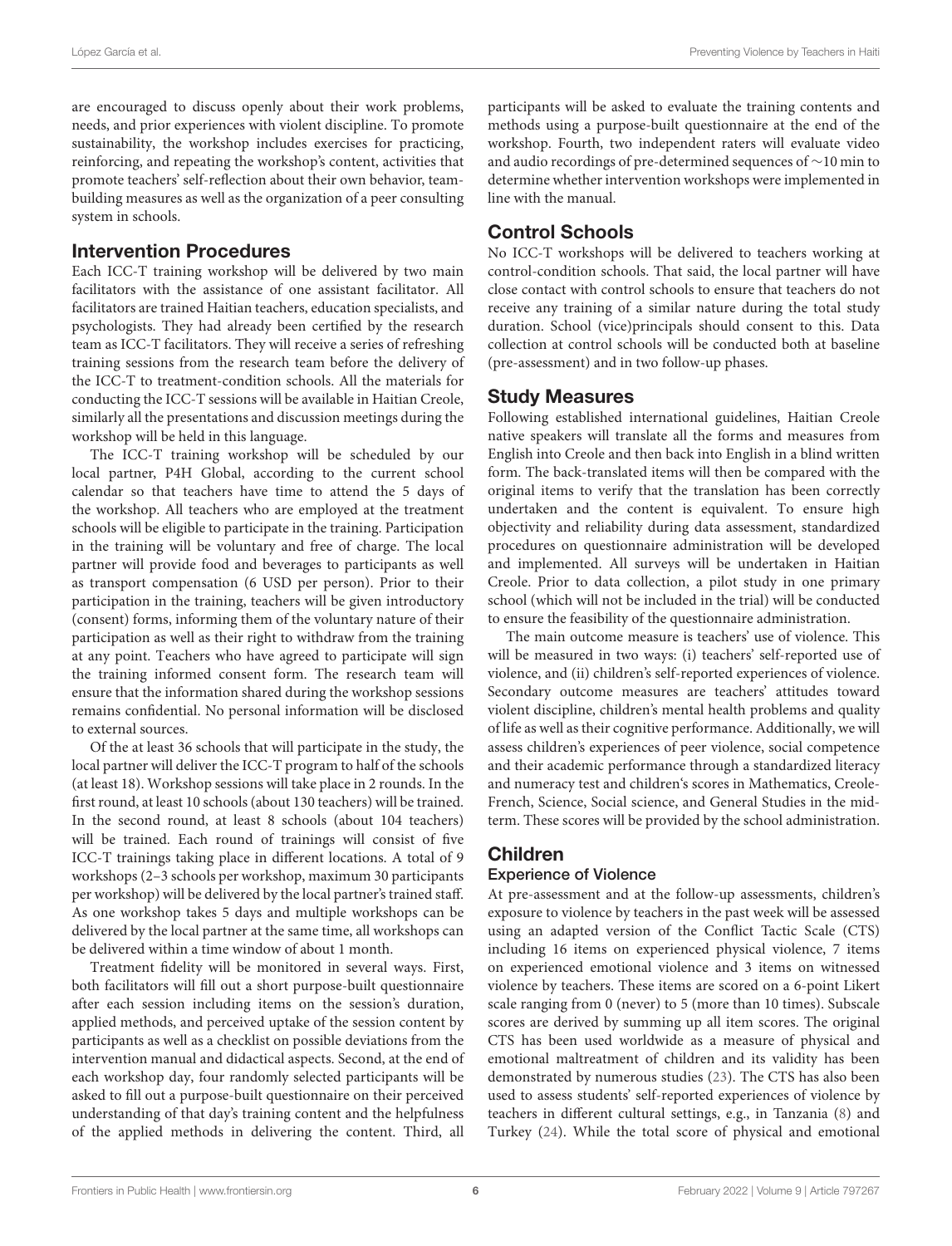violence had acceptable ( $α = 0.72$ ) to excellent Cronbach's alpha coefficient ( $\alpha = 0.88$ ) in a previous study [\(24,](#page-9-13) [25\)](#page-9-14), the two subscales of physical violence and emotional violence exhibited lower internal consistency ( $α = 0.55$  and  $α = 0.60$ , respectively) in another study [\(8\)](#page-8-6). The low reliability can be explained by the fact that the items measure rather rare events and that the correlation between items, which is the basis of alpha, is low due to extreme skewness [\(26\)](#page-9-15).

#### Mental Health Problems

The Pediatric Symptom Checklist—Youth Report [PSC-Y; [\(27\)](#page-9-16)] will be used to assess children's emotional and behavioral problems. The PSC-Y consists of 35 items rated on a 3-point Likert scale from 0 (never) to 2 (often), which can be summed up to a total score of emotional and behavioral problems ranging from 0 to 70. Factor-analyses of the parent- and youth-report version of the PSC revealed a 3-factor structure of internalizing problems, externalizing problems and attention problems [\(28,](#page-9-17) [29\)](#page-9-18). In the original validation study, the PSC-Y demonstrated good concurrent validity with parent- and teacher-reports of children's emotional and behavioral problems as well as moderate test-retest-reliability [\(27\)](#page-9-16). Adapted versions of the PSC haven been used in different cultural settings including Botswana [\(30\)](#page-9-19), Uganda [\(31\)](#page-9-20) and Turkey [\(32\)](#page-9-21) with good psychometric properties, indicating the instrument's cross-cultural applicability. For instance, in a sample of children and adolescents in Botswana, the PSC-Y showed high internal consistency with a Cronbach's alpha of 0.89 and also good sensitivity and specificity to detect children with increased levels of mental health problems [\(30\)](#page-9-19).

#### Quality of Life

The KIDSCREEN-10 [\(33\)](#page-9-22) will be used to assess children's perceived quality of life. The KIDSCREEN-10 conceptualizes quality of life as a multidimensional construct covering physical, emotional, social and behavioral aspects of well-being and functioning. The 10 items referring to the past week are rated on a 5-point Likert scale from 0 (not at all) to 5 (extremely). The KIDSCREEN-10 has shown to be a valid (Cronbach's alpha of 0.82 and test-retest reliability of 0.70) and cross-cultural comparable tool to assess children's and adolescents' self-reported quality of life [\(33\)](#page-9-22).

#### Cognitive Functioning

Four classical tasks implemented in the Android application Psych Lab 101 [\(34\)](#page-9-23) will be used to assess different aspects of children's cognitive functioning: A visual search task (selective attention), a numerical stroop task (ability to resist interference by distracting information), a delayed match-to-sample task (working memory capacity) and a continuous performance task (impulsivity). These tasks were selected because they are independent of language and they cover "core" cognitive abilities that have been shown affected by exposure to maltreatment [\(35,](#page-9-24) [36\)](#page-9-25). Prior to data collection, a pilot-assessment will be conducted to ensure feasibility of the tablet-based assessment.

#### Academic Performance

Children's academic performance will be measured using a standardized numeracy and literacy test. This test is based on standardized tests of numeracy and literacy skills developed by the Uwezo initiative [\(37\)](#page-9-26), which have been applied in largescale surveys in East Africa to assess learning outcomes of primary school children. The included tasks will focus on essential numeracy and literacy skills independent of national curriculum and will be evaluated by educational experts in terms of their applicability for the study context. In addition, we will request from the school administration children's scores in Mathematics, Haitian Creole, English, Science, Social Science, and General Studies in the mid-term exam as a direct indicator of school performance.

#### Social Competence

Children's social competence will be assessed in two ways. First, a well-established peer-nomination procedure, the social cognitive map (SCM) technique [\(38\)](#page-9-27), will be applied to assess children's social status in their peer networks. This procedure asks children to name a group of children in their class to which they belong as well as other groups of friends in their class. Based on the number of nominations as members of a group, the social centrality status of individual children can be determined [\(39\)](#page-9-28). Moreover, children are asked to nominate three classmates they like most and three they like least, which yields an indicator of social preference status for each child. The SCM technique makes it possible to reliably identify social groups with proportions of respondents from a social network as small as 50% [\(39\)](#page-9-28). The technique has been successfully implemented in a previous study with primary school children in different cultural settings e.g., in Tanzania [\(40\)](#page-9-29). Second, the 8-item short form of the PROMIS pediatric peer relationship scale [\(41\)](#page-9-30) will be used to assess the quality of children's relationships with peers and friends through their self-report. The items are rated on a 5-point Likert scale from 0 (never) to 5 (almost always) and refer to the past 7 days. The scale has been used in various cultural settings including a sample of child patients in Malawi [\(42\)](#page-9-31). Cronbach's alpha coefficients ranged between 0.71 [\(42\)](#page-9-31) and 0.85 [\(43\)](#page-9-32), indicating acceptable to good internal consistency.

#### Peer Violence

We will assess children's experiences of violence by peers using the 24-item version of the Multidimensional Peer Victimization Scale (MPVS) [\(44\)](#page-9-33). Four items each assesses the six subtypes physical victimization, verbal victimization, social manipulation, attacks on property, electronic victimization and social rebuff. The original 16-item and the 24-item version of the MPVS have shown good psychometric quality with Cronbach's alpha coefficients ranging from 0.74 to 0.96 [\(44\)](#page-9-33). We will additionally assess sexual victimization by peers using four items from the adolescent version of the Sexual Experiences Survey [\(45\)](#page-9-34). Two items each will cover sexual harassment and sexual assault by peers.

#### **Teachers**

#### Use of Violent Discipline

Teachers' use of physical and emotional violence against students in the past week will be assessed using the same modified version of the CTS as for children. Hence, the items (except for the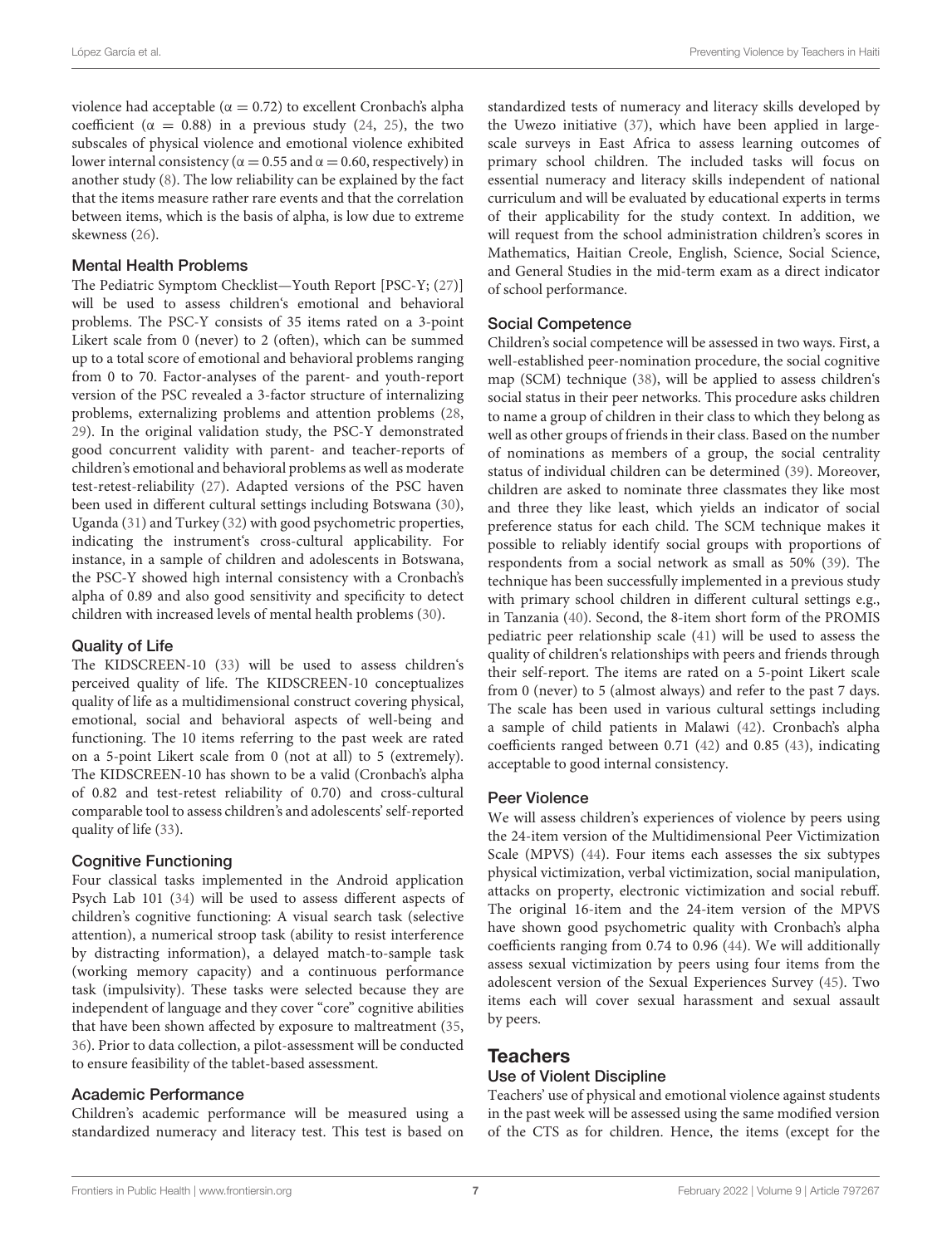three items on witnessed violence) and the answer scale are the same (see above). The CTS scale has proved useful in assessing teachers' self-reported use of violence in the classroom across various cultural settings [\(24,](#page-9-13) [25,](#page-9-14) [46\)](#page-10-0). Cronbach alpha coefficients ranged between 0.73 [\(46\)](#page-10-0) and 0.83 [\(24\)](#page-9-13), indicating acceptable to good internal consistency.

#### Attitudes Toward Discipline

We will use an adaptation of the CTS to assess teacher's positive attitude toward the use of violent discipline (Nkuba et al., 2018). The items are the same as described before, but this time scored on a four-point scale Likert scale ranging from 0 (never OK) to 3 (always or almost always OK). The scores for each subscale are then summed up into one score for physical violence (ranging from 0 to 48) and one for emotional violence (ranging from 0 to 21). The measure showed good internal consistency (Cronbach's alpha of 0.84) in a previous study with teachers in Tanzania [\(46\)](#page-10-0).

### Measures Against Bias

To minimize recruitment bias, a stratified random sampling approach is used. To minimize bias from using unvalidated outcome measures, a careful selection of the assessment instruments has been undertaken. Since the school allocation will be executed at the cluster level and by independent researchers, the data collectors will be blind to the treatment conditions of the schools. To further minimize the risk of contamination between treatment conditions, there will be no contact between the intervention facilitators and data collectors. Although the intervention participants will not be blind regarding whether they belong to the treatment or the control group, the use of violence by teachers will also be assessed through children's selfreported exposure to violence. To avoid incomplete accounting of participants and outcome events, the analysis will treat groups as randomized ("intention to treat").

### Statistical Analysis

Pre-assessment data will be used to assess the prevalence of maltreatment and violence as well as children's mental health and well-being. A longitudinal analysis (including the followup assessments) will then be undertaken using an intent-to-treat approach. As drop-outs and missing data at follow-up assessment are likely given the longitudinal study design, we aim to apply full information maximum likelihood estimation to obtain unbiased parameter estimates.

Our main analysis of the primary and secondary outcomes will be time  $\times$  group interaction effects using multilevel linear modeling. By randomly assigning schools to the intervention and control condition, we do not expect systematic differences between schools, teachers, and students in the two groups. However, we will examine differences between the groups in sociodemographic characteristics on the level of the school (e.g., material conditions), teachers (e.g., socioeconomic status, teaching experience) and students (e.g., socioeconomic status, gender). In case of significant differences, we will control for these differences in all analyses. Latent growth modeling or cross-lagged path models will be used to estimate the directional influence of violence by teachers on primary and secondary outcome variables over time. Results will be presented including appropriate effects sizes and with a measure of precision (95% confidence intervals). Effect sizes of  $\eta^2 \ge 0.01$ ,  $\eta^2 \ge 0.06$  and  $\eta^2$  $\geq$  0.14 will be considered as small, moderate, and large effects, respectively [\(47\)](#page-10-1).

### **DISCUSSION**

Violence by teachers represents a considerable risk for children's well-being and development, which also entails tremendous direct and indirect costs for societies and thereby hinders their socio-economic progress. Although Haiti, the poorest country in the Western hemisphere, has officially abolished violent punishment of children at school, quantitative and qualitative evidence suggests that violence by teachers and school staff are still widespread in Haitian schools. Studies further point to the relevance of long-standing beliefs and attitudes about the effectiveness of violence to discipline children and a lack of adequate training in non-violent discipline strategies as factors contributing to teachers' ongoing use of violence. ICC-T has been developed as a training for teachers that aims to challenge and reduce attitudes favoring violence and to equip teachers with alternative non-violent discipline strategies. Prior studies provided initial evidence for the feasibility and effectiveness of ICC-T in reducing violence by teachers in Uganda and Tanzania [\(3,](#page-8-2) [12,](#page-9-2) [21\)](#page-9-10). However, further studies that replicate these findings beyond the context of sub-Saharan Africa are needed.

The theory of change of the intervention is based on two pillars: On the one hand, teachers are encouraged to develop empathy with students, which is expected to initiate a change of attitudes toward the use of violence. On the other hand, teachers actively learn and practice non-violent discipline strategies, which counteracts the feelings of helplessness and loss of control that are often related to the use of violence. A variety of different didactic and interactive methods including self-reflections, discussions, role-plays, practical exercises, and theoretical input are used to facilitate the process of changing attitudes and cultivating non-violent action alternatives. Special emphasis is put on the sustainability of the intervention content to achieve a lasting impact in the school environment by encouraging teachers to devise ways how to integrate the newly learnt strategies into their daily work and by implementing peer support and consultation networks.

Haiti is an example that legal bans and international conventions may be necessary, but not sufficient to stop violence against children in the school setting [\(48\)](#page-10-2). We argue that it is crucial to address attitudes and norms about the violent discipline of children as well and to work together directly with educators. A reduction of violence in the school setting has also shown to precede a wider societal change in attitudes and behaviors regarding corporal punishment in various countries [\(49\)](#page-10-3). The study will be conducted against the backdrop of political turmoil in Haiti following the assassination of the president in July 2021 and amid a precarious humanitarian situation that has been aggravated by the earthquake in August and by the ongoing Covid-19 pandemic. As research indicates an increase of multiple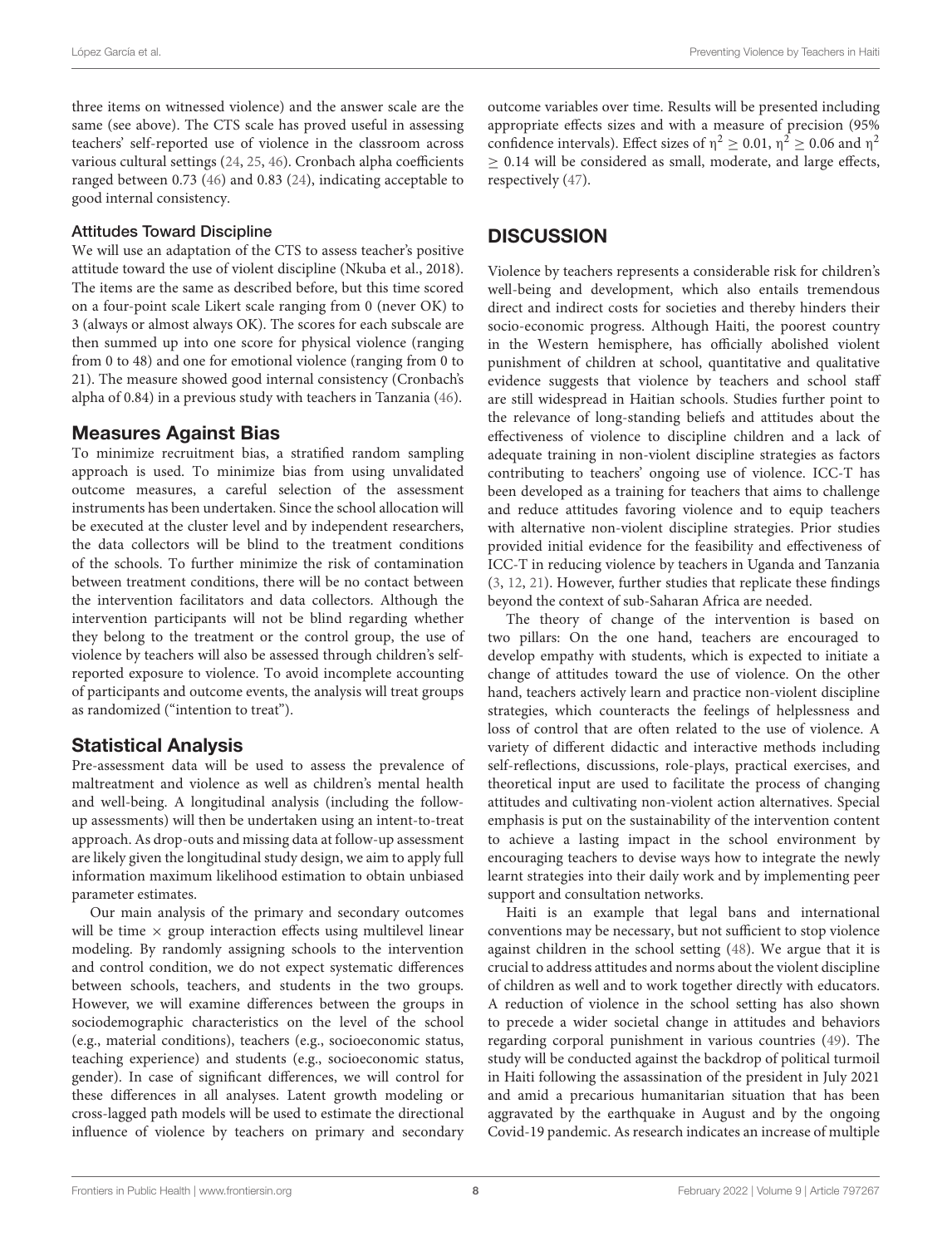risk factors for violence against children in the wake of political conflict, disasters and the pandemic [\(50\)](#page-10-4), programs aiming to prevent violence against children in their most important social settings, i.e., at school and at home, are sorely needed.

Our primary outcome of interest is teachers' use of violence against children in the past week. As teachers' reports of violence may be biased in the same direction as the intervention effect, we also consider students' self-reports of violence by teachers. We expect the reduction of teachers' use of violence to be reflected in a change of the secondary outcome of teachers' attitudes toward violent discipline. The choice of secondary outcomes on the students' side is based on the assumption that a school environment characterized by less violence by teachers will have positive effects on students' mental health, quality of life and cognitive abilities. Moreover, we expect that a lower use of violence by teachers will also lead to less victimization by peers, as teachers are likely to act as non-violent role models for children. We assume that the long-follow up interval of 18 months will be enough time for these effects to unfold. As the use and experience of violence are sensitive topics, we expect socially desirable responses to be a relevant issue in spite of societal norms in favor of violent discipline. Therefore, adequate training of enumerators in recognizing and dealing with social desirability is crucial. We opted for structured interviews as assessment method as this will allow enumerators to get more valid and accurate answers on the topics of interest.

### Limitations

The research team will ensure that individual participation is entirely voluntary and that any participant who would like to drop out the study at any stage can do so. This could however affect the findings, due to the longitudinal and experimental nature of this study. For instance, some eligible participants might refuse to participate in the study, or there could be potential dropouts throughout the project. Attrition among participating children and teachers may occur because of several reasons, such as teachers changing jobs, moving from one school to another, or truancy and absenteeism. Another challenge owes

# **REFERENCES**

- <span id="page-8-0"></span>1. Global Initiative to End All Corporal Punishment of Children. Teaching Without Violence: Prohibiting Corporal Punishment (2019). Available online at: [http://endcorporalpunishment.org/wp-content/uploads/thematic/](http://endcorporalpunishment.org/wp-content/uploads/thematic/Schools-briefing-2019.pdf) [Schools-briefing-2019.pdf](http://endcorporalpunishment.org/wp-content/uploads/thematic/Schools-briefing-2019.pdf)
- <span id="page-8-1"></span>2. Gershoff ET. School corporal punishment in global perspective: prevalence, outcomes, and efforts at intervention. Psychol. Health Med. (2017) 22:224–39. doi: [10.1080/13548506.2016.1271955](https://doi.org/10.1080/13548506.2016.1271955)
- <span id="page-8-2"></span>3. Ssenyonga J, Hermenau K, Nkuba M, Hecker T. Reducing violence against children by implementing the preventative intervention Interaction competencies with children for teachers (ICC-T): Study protocol for a cluster randomized controlled trial in Southwestern Uganda TT - Verringerung der Gewalt geg. Trials. (2018) 19:435. doi: [10.1186/s13063-018-2827-9](https://doi.org/10.1186/s13063-018-2827-9)
- <span id="page-8-3"></span>4. Gershoff ET, Grogan-Kaylor A. Spanking and child outcomes: old controversies and new meta-analyses. J Family Psychol. (2016) 30:453–69. doi: [10.1037/fam0000191](https://doi.org/10.1037/fam0000191)
- <span id="page-8-4"></span>5. Norman RE, Byambaa M, De R, Butchart A, Scott J, Vos T. The longterm health consequences of child physical abuse, emotional abuse, and

to the rootedness of attitudes toward the use of violence in culture and society as these beliefs might take time to be eradicated. Hence, the expected changes in attitudes and behavior should be considered as preliminary only. Finally, the generalizability of the study results can be affected, if only a few schools participate in the study.

# ETHICS STATEMENT

The study has been reviewed and approved by Institutional Review Board of the University of Konstanz. Written informed consent to participate in this study will be provided by the participating teachers themselves and the participants' legal guardian/next of kin of the participating children.

# AUTHOR CONTRIBUTIONS

TH, ALG, and FS designed the study and drafted the manuscript. AH made significant contributions to the study design. All authors have read and approved the final manuscript.

# FUNDING

This study is funded by the Alexander von Humboldt Foundation. The funding body has no role in the design of the study and in writing the manuscript. We acknowledge the financial support of the German Research Foundation (DFG) and the Open Access Publication Fund of Bielefeld University for the article processing charge.

# ACKNOWLEDGMENTS

The authors would like to thank P4H Global for their support during the design and preparation of the study. We would like to express our special thanks to Emiles Joseph and Bertrhude Albert. In addition, we would like to thank Anette Kirika for her assistance with the power analysis.

neglect: a systematic review and meta-analysis. PLoS Med. (2012) 9:e1001349. doi: [10.1371/journal.pmed.1001349](https://doi.org/10.1371/journal.pmed.1001349)

- <span id="page-8-5"></span>6. Brendgen M, Wanner B, Vitaro F, Bukowski WM, Tremblay RE. Verbal abuse by the teacher during childhood and academic, behavioral, and emotional adjustment in young adulthood. J Educ Psychol. (2007) 99:26–38. doi: [10.1037/0022-0663.99.1.26](https://doi.org/10.1037/0022-0663.99.1.26)
- 7. Delfabbro P, Winefield T, Trainor S, Dollard M, Anderson S, Metzer J, et al. Peer and teacher bullying/victimization of South Australian secondary school students: prevalence and psychosocial profiles. Br J Educ Psychol. (2006) 76:71–90. doi: [10.1348/000709904X24645](https://doi.org/10.1348/000709904X24645)
- <span id="page-8-6"></span>8. Nkuba M, Hermenau K, Goessmann K, Hecker T. Mental health problems and their association to violence and maltreatment in a nationally representative sample of Tanzanian secondary school students. Soc Psychiatry Psychiatr Epidemiol. (2018) 53:699–707. doi: [10.1007/s00127-018-1511-4](https://doi.org/10.1007/s00127-018-1511-4)
- <span id="page-8-7"></span>9. Devries KM, Knight L, Child JC, Jones R, Sturgess J, Allen E, et al. The good school toolkit for reducing physical violence from school staff to primary school students: a cluster-randomised controlled trial in Uganda. Articles Lancet Glob Health. [\(2015\) 385:378–86. doi: 10.1016/S2214-109X\(15\)00](https://doi.org/10.1016/S2214-109X(15)00060-1) 060-1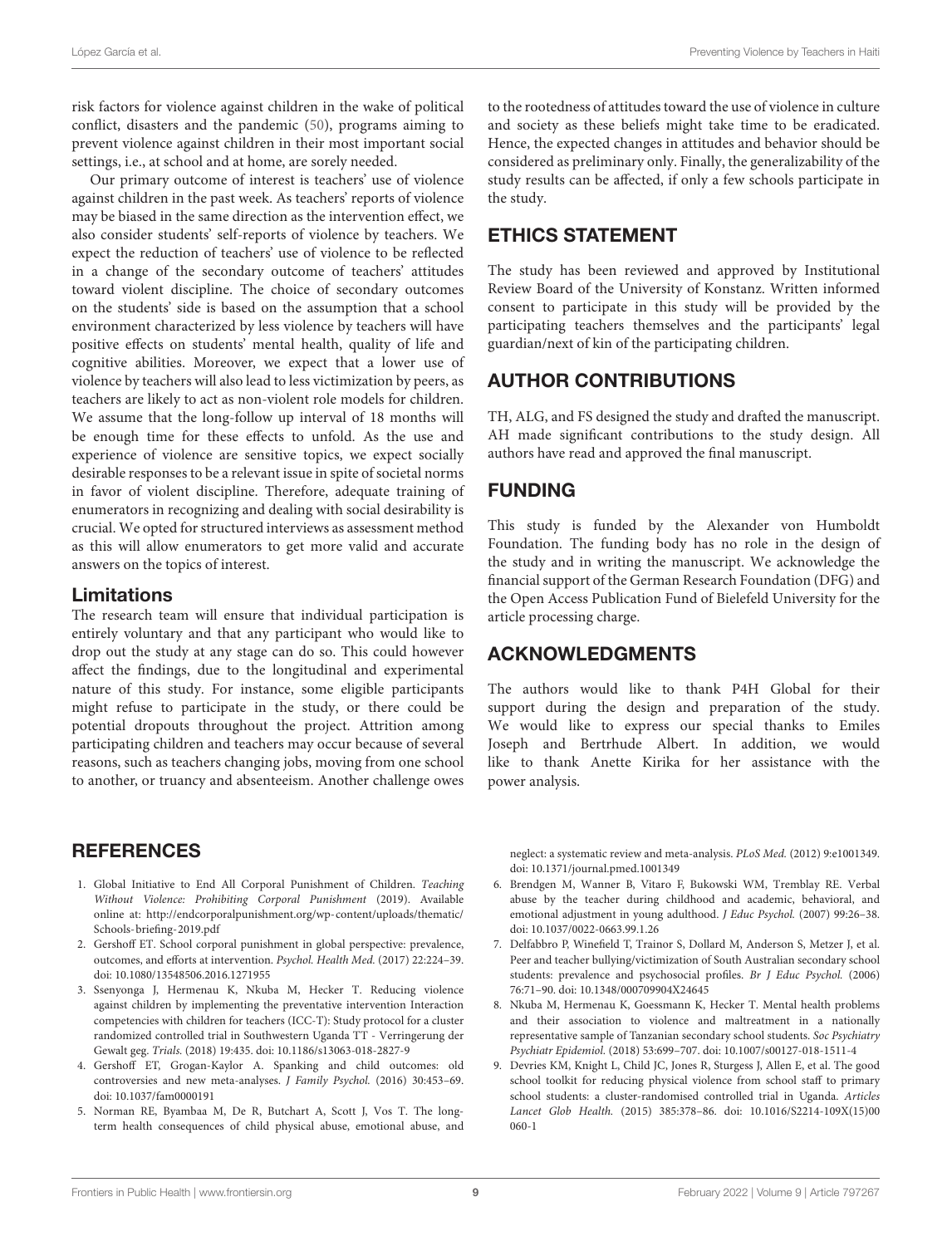- <span id="page-9-0"></span>10. Global Initiative to End All Corporal Punishment of Children. "Haiti - Country Report." End Violence Against Children (2020). Available online at: [https://endcorporalpunishment.org/reports-on-every-state-and](https://endcorporalpunishment.org/reports-on-every-state-and-territory/haiti/)[territory/haiti/](https://endcorporalpunishment.org/reports-on-every-state-and-territory/haiti/)
- <span id="page-9-1"></span>11. Flynn-O'Brien KT, Rivara FP, Weiss NS, Lea VA, Marcelin LH, Vertefeuille J, et al. Prevalence of physical violence against children in Haiti: a national population-based cross-sectional survey. Child Abuse Neglect. (2016) 51:154– 62. doi: [10.1016/j.chiabu.2015.10.021](https://doi.org/10.1016/j.chiabu.2015.10.021)
- <span id="page-9-2"></span>12. Kaltenbach E, Hermenau K, Nkuba M, Goessmann K, Hecker T. Improving interaction competencies with children—a pilot feasibility study to reduce school corporal punishment. J Aggression Maltreat Trauma. (2018) 27:35–53. doi: [10.1080/10926771.2017.1357060](https://doi.org/10.1080/10926771.2017.1357060)
- <span id="page-9-3"></span>13. Bouchamma Y, Daniel I, Moisset JJ. Les causes et la prévention de la violence en milieu scolaire haïtien: ce qu'en pensent les directions d'école. Éducation et francophonie. (2004). 32:87–101. doi: [10.7202/1079117ar](https://doi.org/10.7202/1079117ar)
- <span id="page-9-4"></span>14. Verner D, Heinemann A. Social Resilience and State Fragility in Haiti: Breaking the Conflict-Poverty Trap, No. 94. World Bank, Washington, DC, United States (2006). Available online at: [https://openknowledge.worldbank.](https://openknowledge.worldbank.org/handle/10986/10311) [org/handle/10986/10311.](https://openknowledge.worldbank.org/handle/10986/10311) License: CC BY 3.0 IGO.
- <span id="page-9-5"></span>15. Al Gasseer N, Dresden E, Keeney GB, Warren N. Status of women and infants in complex humanitarian emergencies. J Midwifery Womens Health. (2004) 49:7–13. doi: [10.1016/j.jmwh.2004.05.001](https://doi.org/10.1016/j.jmwh.2004.05.001)
- 16. Bermudez LG, Stark L, Bennouna C, Jensen C, Potts A, Kaloga IF, et al. Converging drivers of interpersonal violence: Findings from a qualitative study in post-hurricane Haiti. Child Abuse Negl. (2019) 89:178–91. doi: [10.1016/j.chiabu.2019.01.003](https://doi.org/10.1016/j.chiabu.2019.01.003)
- <span id="page-9-6"></span>17. Davis L, Bookey B. Fanm ayisyen pap kase: respecting the right to health of Haitian women and girls. Health Hum Rights. (2011) 13:50.
- <span id="page-9-7"></span>18. Synal S. Perception des enseignants par rapport au châtiment corporel dans des écoles en Haïti. [Mémoire de recherche de master. Spécialité]: Psychologie clinique, psychopathologie et psychothérapie. Université Paris 8- Institut d'enseignement à distance (IED) (2013).
- <span id="page-9-8"></span>19. Baker-Henningham H, Bowers M, Francis T, Vera-Hernández M, Walker S. The Irie classroom toolbox: a cluster-randomised trial of a universal violence prevention programme in Jamaican preschools. Lancet Global Health. (2021) 9:E456–68. doi: [10.1016/S2214-109X\(21\)00002-4](https://doi.org/10.1016/S2214-109X(21)00002-4)
- <span id="page-9-9"></span>20. Masath FB, Hermenau K, Nkuba M, Hecker T. Reducing violent discipline by teachers using Interaction Competencies with Children for Teachers (ICC-T): study protocol for a matched cluster randomized controlled trial in Tanzanian public primary schools. Trials. [\(2020\) 21:4. doi: 10.1186/s13063-019-](https://doi.org/10.1186/s13063-019-3828-z) 3828-z
- <span id="page-9-10"></span>21. Nkuba M, Hermenau K, Goessmann K, Hecker T. Reducing violence by teachers using the preventative intervention InteractionCompetencies with Children for Teachers (ICC-T): a cluster randomized controlled trial at public secondary schools in Tanzania. PLoS ONE. (2018) 13:ee0201362. doi: [10.1371/journal.pone.0201362](https://doi.org/10.1371/journal.pone.0201362)
- <span id="page-9-11"></span>22. SurveyToGo. SurveyToGo. (2016). Available online at: [http://www.dooblo.](http://www.dooblo.net/stgi/surveytogo.aspx) [net/stgi/surveytogo.aspx](http://www.dooblo.net/stgi/surveytogo.aspx) (accessed August 09, 2021).
- <span id="page-9-12"></span>23. Straus MA, Hamby S. Measuring physical and psychological maltreatment of children with the conflict tactics scales. In: Kantor GK, Jasinski JL, editors. Out of the Darkness: Contemporary Perspectives on Family Violence. Thousand Oaks, CA: Sage Publications (1997). p. 119–135.
- <span id="page-9-13"></span>24. Kiziltepe R, Irmak TY, Eslek D, Hecker T. Prevalence of violence by teachers and its association to students' emotional and behavioral problems and school performance: findings from secondary school students and teachers in Turkey. Child Abuse and Neglect. (2020) 107:104559. doi: [10.1016/j.chiabu.2020.104559](https://doi.org/10.1016/j.chiabu.2020.104559)
- <span id="page-9-14"></span>25. Ssenyonga J, Hermenau K, Nkuba M, Hecker T. Stress and positive attitudes towards violent discipline are associated with school violence by Ugandan teachers. Child Abuse Neglect. (2019) 93:15–26. doi: [10.1016/j.chiabu.2019.04.012](https://doi.org/10.1016/j.chiabu.2019.04.012)
- <span id="page-9-15"></span>26. Straus MA, Hamby SL, Finkelhor D, Moore DW, Runyan D. Identification of child maltreatment with the parent-child Conflict Tactics Scales: development and psychometric data for a national sample of American parents. Child Abuse Neglect. [\(1998\) 22:249–70. doi: 10.1016/S0145-2134\(97\)00](https://doi.org/10.1016/S0145-2134(97)00174-9) 174-9
- <span id="page-9-16"></span>27. Pagano ME, Cassidy LJ, Little M, Murphy JM, Jellinek AMS. Identifying psychosocial dysfunction in school-age children: The pediatric symptom

checklist as a Self-Report measure. Psychol Schools. (2000) 37:91–106. doi: 10. [1002/\(SICI\)1520-6807\(200003\)37:2<91::AID-PITS1>3.0.CO;2-3](https://doi.org/10.1002/(SICI)1520-6807(200003)37:2<91::AID-PITS1>3.0.CO;2-3)

- <span id="page-9-17"></span>28. Reed-Knight B, Hayutin LG, Lewis JD, Blount RL. Factor structure of the pediatric symptom checklist with a pediatric gastroenterology sample. J Clin Psychol Med Settings. (2011) 18:299–306. doi: [10.1007/s10880-011-9242-7](https://doi.org/10.1007/s10880-011-9242-7)
- <span id="page-9-18"></span>29. Stoppelbein L, Greening L, Moll G, Jordan S, Suozzi A. Factor analyses of the pediatric symptom checklist-17 with African-American and caucasian pediatric populations. J Pediatr Psychol. (2012) 37:348–57. doi: [10.1093/jpepsy/jsr103](https://doi.org/10.1093/jpepsy/jsr103)
- <span id="page-9-19"></span>30. Lowenthal E, Lawler K, Harari N, Moamogwe L, Masunge J, Masedi M, et al. Validation of the pediatric symptom checklist in HIVinfected Batswana. J Child Adolesc Ment Health. (2011) 23:17–28. doi: [10.2989/17280583.2011.594245](https://doi.org/10.2989/17280583.2011.594245)
- <span id="page-9-20"></span>31. Nakigudde J, Bauta B, Wolf S, Huang KY. Screening child social-emotional and behavioral functioning in low-income african country contexts. Jacobs J Psychiatry Behav Sci. 2:016 (2016).
- <span id="page-9-21"></span>32. Erdogan S, Ozturk M. Psychometric evaluation of the turkish version of the pediatric symptom checklist-17 for detecting psychosocial problems in low-income children. J Clin Nurs. (2011) 20:2591–9. doi: [10.1111/j.1365-2702.2010.03537.x](https://doi.org/10.1111/j.1365-2702.2010.03537.x)
- <span id="page-9-22"></span>33. Ravens-Sieberer U, Herdman M, Devine J, Otto C, Bullinger M, Rose Ma, et al. The European KIDSCREEN approach to measure quality of life and well-being in children: development, current application, and future advances. Quality Life Res. (2014) 23:791–803. doi: [10.1007/s11136-013-0428-3](https://doi.org/10.1007/s11136-013-0428-3)
- <span id="page-9-23"></span>34. Neurobehavioral Systems. Psych Lab 101. Google Play Store. (2020). Available Online at: [https://play.google.com/store/apps/details?id=com.neurobs.](https://play.google.com/store/apps/details?id=com.neurobs.psychlab101&hl=de&gl=US) [psychlab101&hl=de&gl=US](https://play.google.com/store/apps/details?id=com.neurobs.psychlab101&hl=de&gl=US)
- <span id="page-9-24"></span>35. Masson M, Bussières EL, East-Richard C, R-Mercier A, Cellard C. Neuropsychological profile of children, adolescents and adults experiencing maltreatment: a meta-analysis. Clin Neuropsychol. (2015) 29:573–94. doi: [10.1080/13854046.2015.1061057](https://doi.org/10.1080/13854046.2015.1061057)
- <span id="page-9-25"></span>36. Su Y, D'Arcy C, Yuan S, Meng X. How does childhood maltreatment influence ensuing cognitive functioning among people with the exposure of childhood maltreatment? A systematic review of prospective cohort studies. J Affect Disord. (2019) 252:278–93. doi: [10.1016/j.jad.2019.04.026](https://doi.org/10.1016/j.jad.2019.04.026)
- <span id="page-9-26"></span>37. Jones S, Schipper Y, Ruto S, Rajani R. Can your child read and count? Measuring learning outcomes in East Africa. J Afr Econ. (2014) 23:643–72. doi: [10.1093/jae/eju009](https://doi.org/10.1093/jae/eju009)
- <span id="page-9-27"></span>38. Cairns RB, Leung M-C, Buchanan L, Cairns BD. Friendships and social networks in childhood and adolescence: fluidity, reliability, and interrelations. Child Dev. (1995) 66:1330–45. doi: [10.2307/1131650](https://doi.org/10.2307/1131650)
- <span id="page-9-28"></span>39. Cairns RB, Gariepy J-L, Kindermann T, Leung MC. Identifying Social Clusters in Natural Settings. Chapel Hill, NC: University of North Carolina at Chapel Hill, Center for Developmental Science. (1997). Unpublished Manuscript.
- <span id="page-9-29"></span>40. Hecker T, Dumke L, Neuner F, Masath FB. Mental health problems moderate the association between teacher violence and children's social status in East Africa: a multi-informant study combining self- and peer-reports. Dev Psychopathol. (2021) 1–10. doi: [10.1017/S095457942000228X](https://doi.org/10.1017/S095457942000228X)
- <span id="page-9-30"></span>41. DeWalt DA, Thissen D, Stucky BD, Langer MM, Morgan DeWitt E, Iriwn DE, et al. PROMIS pediatric peer relationships scale: development of a peer relationships item bank as part of social health measurement. Health Psychol. (2013) 32:1093–103. doi: [10.1037/a0032670](https://doi.org/10.1037/a0032670)
- <span id="page-9-31"></span>42. Westmoreland K, Reeve BB, Amuquandoh A, van der Gronde T, Manthalu O, Correia H, et al. Translation, psychometric validation, and baseline results of the patient-reported outcomes measurement information system (PROMIS) pediatric measures to assess health-related quality of life of patients with pediatric lymphoma in Malawi. Pediatr Blood Cancer. (2018) 65:e27353. doi: [10.1002/pbc.27353](https://doi.org/10.1002/pbc.27353)
- <span id="page-9-32"></span>43. Devine KA, Willard VW, Hocking MC, Stapleton JL, Rotter D, Bukowski WM, et al. PROMIS peer relationships short form: How well does selfreport correlate with data from peers? J Pediatr Psychol. (2018) 43:1059–67. doi: [10.1093/jpepsy/jsy038](https://doi.org/10.1093/jpepsy/jsy038)
- <span id="page-9-33"></span>44. Joseph S, Stockton H. The multidimensional peer victimization scale: a systematic review. Aggress Violent Behav. (2018) 42:96–114. doi: [10.1016/j.avb.2018.07.009](https://doi.org/10.1016/j.avb.2018.07.009)
- <span id="page-9-34"></span>45. Young AM, Grey M, Boyd CJ. Adolescents' experiences of sexual assault by peers: prevalence and nature of victimization occurring within and outside of school. J Youth Adolesc. (2009) 38:1072–83. doi: [10.1007/s10964-008-9363-y](https://doi.org/10.1007/s10964-008-9363-y)